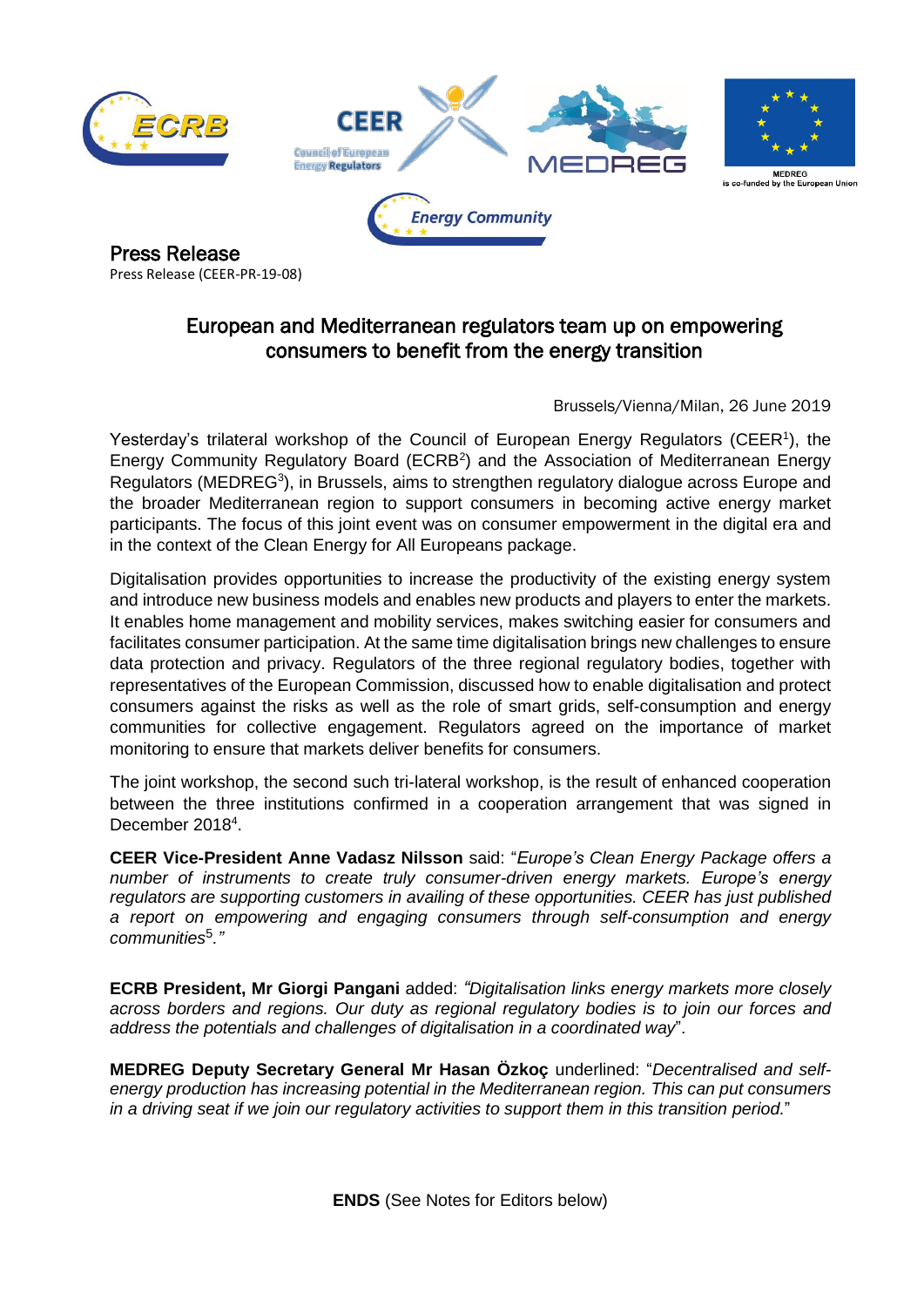

**.** 





is co-funded by …——<br>Ie European Unioi

Press Release (CEER-PR-19-08)

- <span id="page-1-0"></span> 1. The Council of European Energy Regulatory (CEER) is the voice of Europe's national energy regulators. Its Members and Observers are the independent statutory bodies responsible for energy regulation. CEER, based in Brussels, deals with a broad range of energy issues including retail markets and consumers; distribution networks; smart grids; flexibility; sustainability; and international cooperation. CEER represents 38 energy regulatory authorities, comprising 29 Members (Austria, Belgium, Bulgaria, Croatia, Cyprus, Czech Republic, Denmark, Estonia, Finland, France, Germany, Greece, Hungary, Iceland, Ireland, Italy, Latvia, Lithuania, Luxembourg, Malta, Netherlands, Norway, Poland, Portugal, Romania, Slovenia, Spain, Sweden and the United Kingdom) and 9 Observers (Albania, Bosnia and Herzegovina, Georgia, Kosovo, Moldova, Montenegro, North Macedonia, Serbia and the Swiss Confederation). See [www.ceer.eu](http://www.ceer.eu/)
- <span id="page-1-1"></span>2. The Energy Community Regulatory Board (ECRB) has nine Contracting Parties - Albania, Bosnia and Herzegovina, Kosovo\*1, North Macedonia, Georgia, Moldova, Montenegro, Serbia and Ukraine. ECRB is the independent regional body of energy regulators in the Energy Community and beyond. ECRB activities build on three pillars: providing coordinated regulatory positions to energy policy debates, harmonising regulatory rules across borders and sharing regulatory knowledge and experience. ECRB is an institution of the Energy Community. The Energy Community is a union of nine members from South East Europe and the Black Sea region and the European Union. ECRB promotes the development of a competitive, efficient and sustainable regional energy market that works in public interest. See [www.energy-community.org.](http://www.energy-community.org/) This 2019 Eastern Partnership workshop is supported by the EU4Energy Governance project implemented by the Energy Community Secretariat.
- <span id="page-1-2"></span>3. MEDREG is the Association of Mediterranean Energy Regulators, which brings together 27 regulators from 22 countries, spanning the European Union (EU), the Balkans and North Africa. Mediterranean regulators work together to promote greater compatibility of the regional energy markets and legislations, seeking progressive market integration in the Euro-Mediterranean basin. Through constant cooperation and information exchange among members, MEDREG aims at fostering consumer rights, energy efficiency, infrastructure investment and development, based on secure, safe, cost-effective and environmentally sustainable energy systems. MEDREG is co-funded by the European Union. See [www.medreg-regulators.org/](http://www.medreg-regulators.org/)
- <span id="page-1-3"></span>4. The 1st trilateral CEER-ECRB-MEDREG workshop took place on 27 June 2018 in Vienna and focussed on consumer involvement and retail market opening. The annual trilateral workshop is an important part of CEER's, ECRB's and MEDREG's work programmes and an element of the cooperation arrangement signed between the three regional regulatory bodies in December 2018.

<sup>&</sup>lt;sup>1</sup> This designation is without prejudice to positions on status, and is in line with UNSCR 1244 and the ICJ Advisory Opinion on the Kosovo declaration of independence.